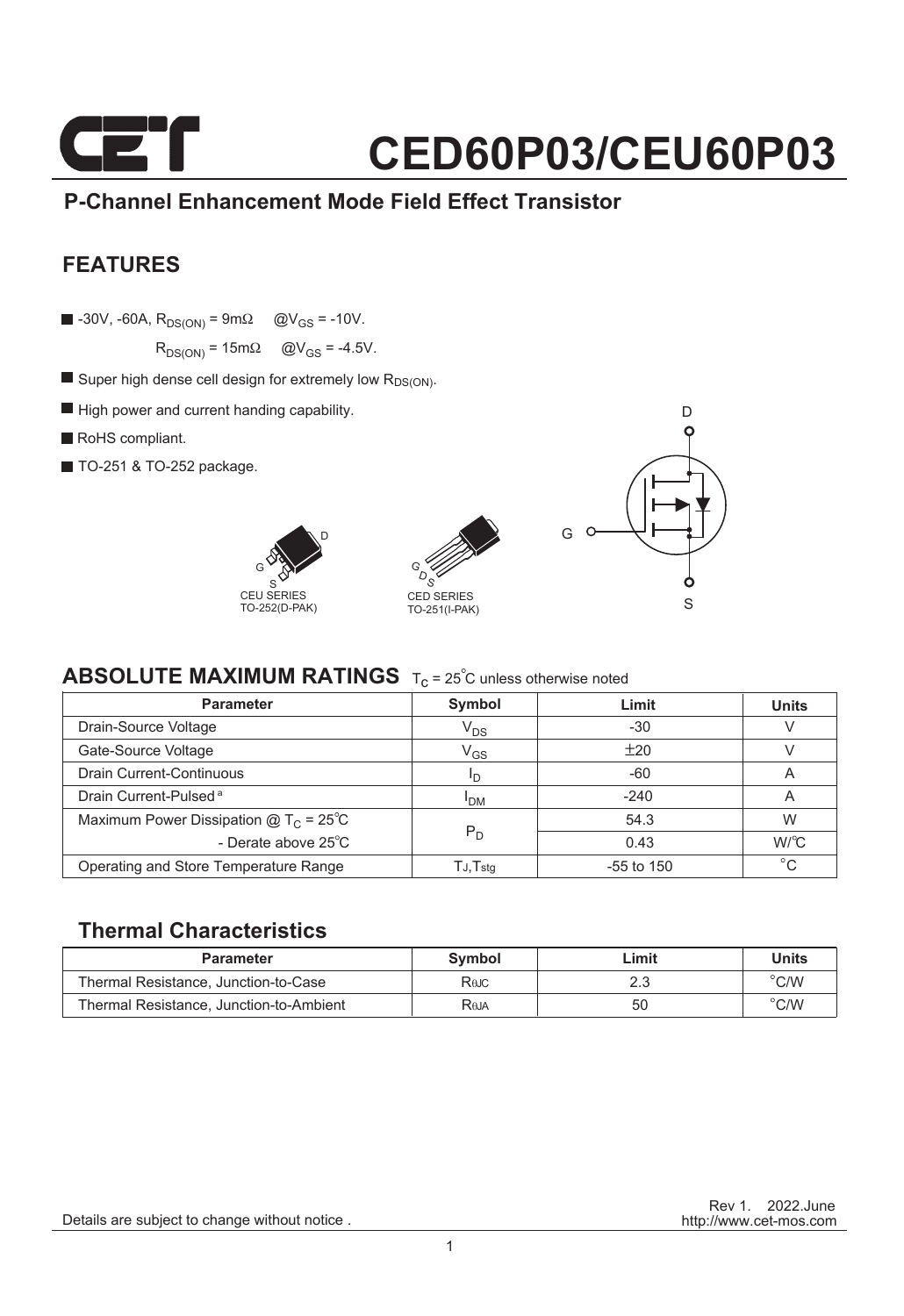

### **Electrical Characteristics**  $T_C = 25^\circ C$  unless otherwise noted

| <b>Parameter</b>                                              | Symbol                                                                | <b>Test Condition</b>                            | Min   | Typ            | <b>Max</b> | <b>Units</b> |  |  |  |
|---------------------------------------------------------------|-----------------------------------------------------------------------|--------------------------------------------------|-------|----------------|------------|--------------|--|--|--|
| <b>Off Characteristics</b>                                    |                                                                       |                                                  |       |                |            |              |  |  |  |
| Drain-Source Breakdown Voltage                                | <b>BV<sub>DSS</sub></b>                                               | $V_{GS}$ = 0V, $I_D$ = -250µA                    | $-30$ |                |            | $\vee$       |  |  |  |
| Zero Gate Voltage Drain Current                               | $I_{DSS}$                                                             | $V_{DS}$ = -30V, $V_{GS}$ = 0V                   |       |                | $-1$       | μA           |  |  |  |
| Gate Body Leakage Current, Forward                            | $I_{GSSF}$                                                            | $V_{GS}$ = 20V, $V_{DS}$ = 0V                    |       |                | 100        | nA           |  |  |  |
| Gate Body Leakage Current, Reverse                            | <b>IGSSR</b>                                                          | $V_{GS}$ = -20V, $V_{DS}$ = 0V                   |       |                | $-100$     | nA           |  |  |  |
| On Characteristics <sup>b</sup>                               |                                                                       |                                                  |       |                |            |              |  |  |  |
| Gate Threshold Voltage                                        | $V_{GS(th)}$                                                          | $V_{GS} = V_{DS}$ , $I_D = -250 \mu A$           | $-1$  |                | $-3$       | $\vee$       |  |  |  |
| <b>Static Drain-Source</b>                                    |                                                                       | $V_{GS}$ = -10V, $I_D$ = -20A                    |       | 7.5            | 9          | $m\Omega$    |  |  |  |
| On-Resistance                                                 | $R_{DS(on)}$                                                          | $V_{GS}$ = -4.5V, $I_D$ = -20A                   |       | 11             | 15         | $m\Omega$    |  |  |  |
| Dynamic Characteristics <sup>c</sup>                          |                                                                       |                                                  |       |                |            |              |  |  |  |
| Input Capacitance                                             | $C_{i\underline{s}\underline{s}}$                                     |                                                  |       | 2020           |            | pF           |  |  |  |
| <b>Output Capacitance</b>                                     | $\text{C}_{\text{oss}}$                                               | $V_{DS}$ = -15V, $V_{GS}$ = 0V,<br>$f = 1.0$ MHz |       | 390            |            | pF           |  |  |  |
| Reverse Transfer Capacitance                                  | $\mathsf{C}_{\mathsf{r}\underline{\mathsf{s}}\underline{\mathsf{s}}}$ |                                                  |       | 170            |            | pF           |  |  |  |
| Switching Characteristics <sup>c</sup>                        |                                                                       |                                                  |       |                |            |              |  |  |  |
| Turn-On Delay Time                                            | $t_{d(on)}$                                                           |                                                  |       | 18             |            | ns           |  |  |  |
| Turn-On Rise Time                                             | $t_{r}$                                                               | $V_{DD}$ = -15V, $I_D$ = -10A,                   |       | 8              |            | ns           |  |  |  |
| <b>Turn-Off Delay Time</b>                                    | $t_{d(\text{off})}$                                                   | $V_{GS}$ = -10V, R <sub>GEN</sub> = 6 $\Omega$   |       | 108            |            | ns           |  |  |  |
| <b>Turn-Off Fall Time</b>                                     | t <sub>f</sub>                                                        |                                                  |       | 31             |            | ns           |  |  |  |
| <b>Total Gate Charge</b>                                      | $Q_q$                                                                 |                                                  |       | 24             |            | nC           |  |  |  |
| Gate-Source Charge                                            | $Q_{gs}$                                                              | $V_{DS}$ = -15V, $I_D$ = -10A,<br>$V_{GS}$ = -5V |       | $\overline{7}$ |            | nC           |  |  |  |
| Gate-Drain Charge                                             | $Q_{\text{ad}}$                                                       |                                                  |       | 10             |            | nC           |  |  |  |
| <b>Drain-Source Diode Characteristics and Maximun Ratings</b> |                                                                       |                                                  |       |                |            |              |  |  |  |
| Drain-Source Diode Forward Current                            | ءِا                                                                   |                                                  |       |                | $-45$      | A            |  |  |  |
| Drain-Source Diode Forward Voltage b                          | $\mathrm{V}_{\mathrm{SD}}$                                            | $V_{GS} = 0V$ , $I_S = -20A$                     |       |                | $-1.2$     | $\vee$       |  |  |  |

**Notes :**

a.Repetitive Rating : Pulse width limited by maximum junction temperature.<br>b.Pulse Test : Pulse Width ≤ 300µs, Duty Cycle ≤ 2%.<br>c.Guaranteed by design, not subject to production testing.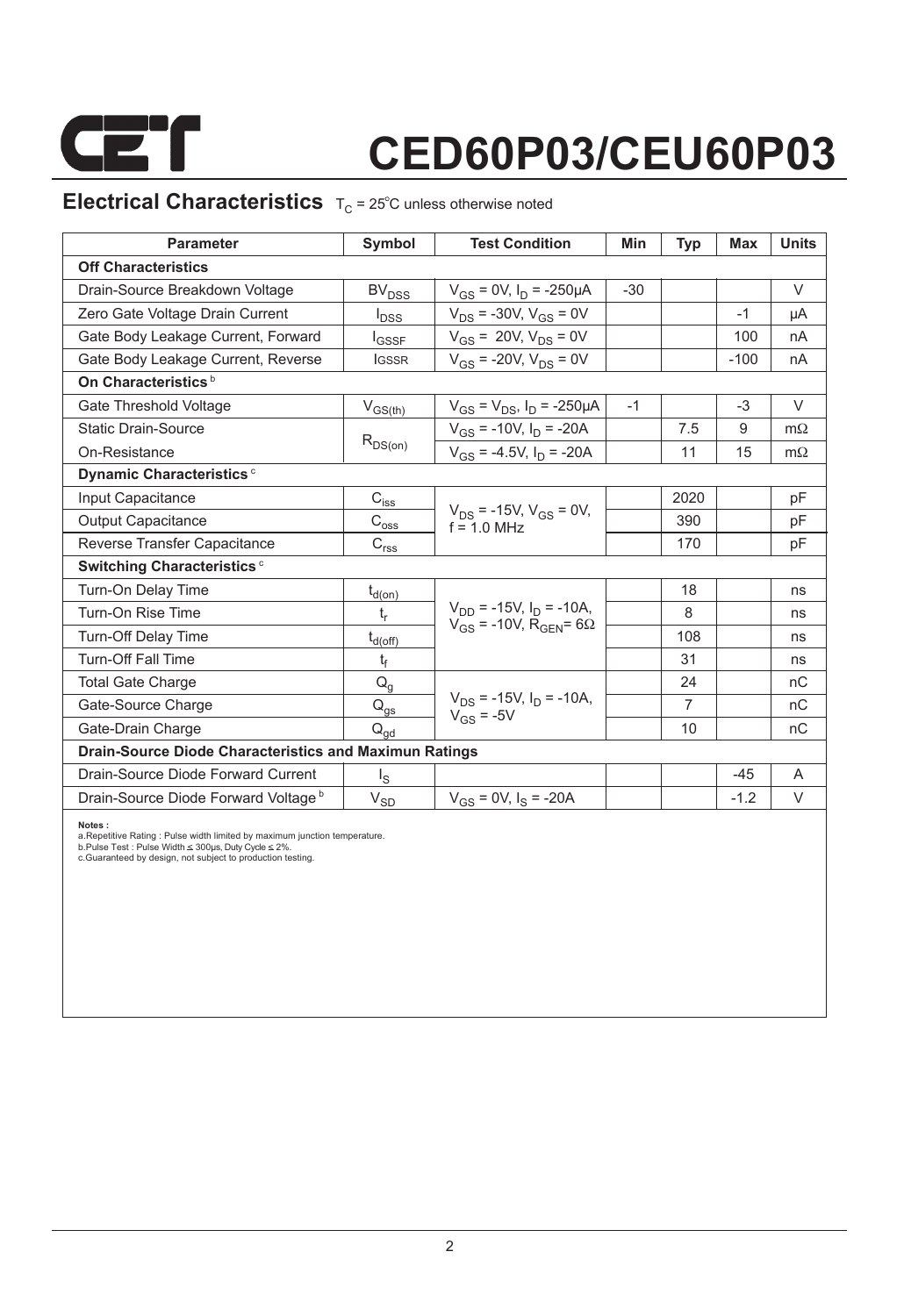



-VDS, Drain-to-Source Voltage (V)

#### **Figure 1. Output Characteristics**



**Figure 3. Capacitance**



**Figure 5. Gate Threshold Variation with Temperature**



**Figure 2. Transfer Characteristics**



**Figure 4. On-Resistance Variation with Temperature**



**Figure 6. Body Diode Forward Voltage Variation with Source Current**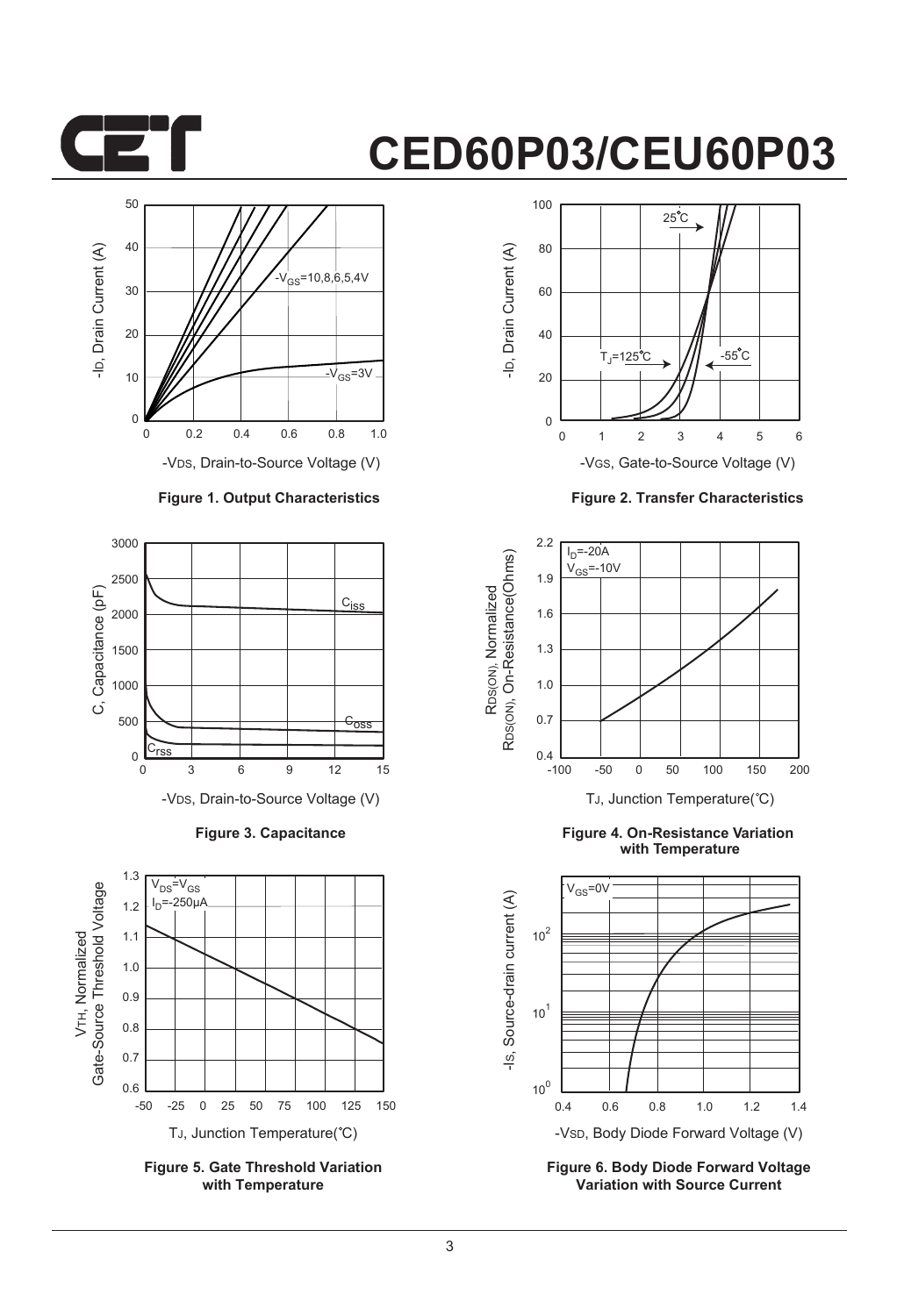



**Figure 7. Gate Charge**



**Figure 9. Breakdown Voltage Variation VS Temperature**





**Figure 8. Maximum Safe Operating Area**



**Figure 10. Switching Test Circuit Figure 11. Switching Waveforms**